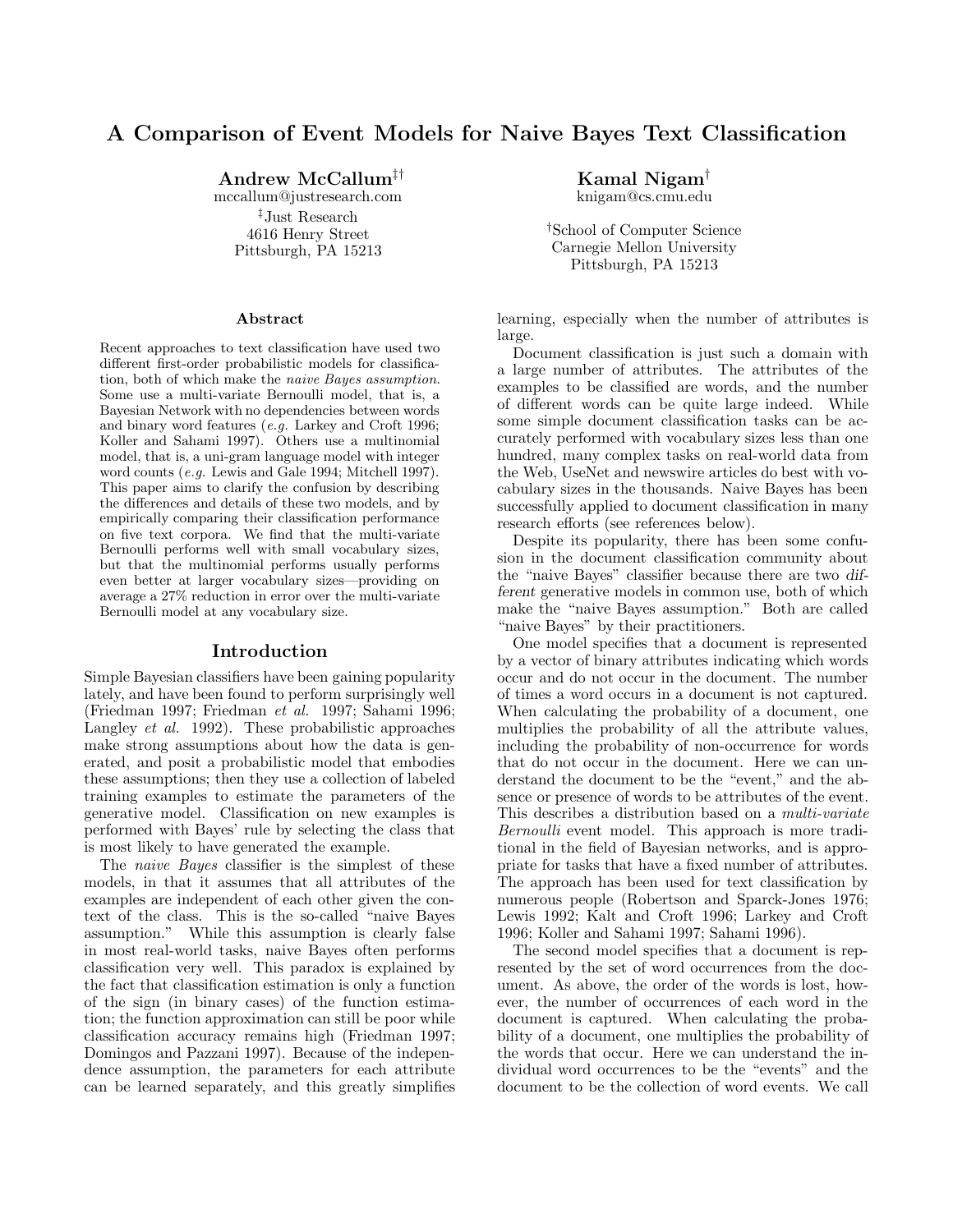this the multinomial event model. This approach is more traditional in statistical language modeling for speech recognition, where it would be called a "unigram language model." This approach has also been used for text classification by numerous people (Lewis and Gale 1994; Kalt and Croft 1996; Joachims 1997; Guthrie and Walker 1994; Li and Yamanishi 1997; Mitchell 1997; Nigam et al. 1998; McCallum et al. 1998).

This paper aims to clarify the confusion between these two approaches by explaining both models in detail. We present an extensive empirical comparison on five corpora, including Web pages, UseNet articles and Reuters newswire articles. Our results indicate that the multi-variate Bernoulli model sometimes performs better than the multinomial at small vocabulary sizes. However, the multinomial usually outperforms the multi-variate Bernoulli at large vocabulary sizes, and almost always beats the multi-variate Bernoulli when vocabulary size is chosen optimally for both. While sometimes the difference in performance is not great, on average across data sets, the multinomial provides a 27% reduction in error over the multi-variate Bernoulli.

#### **Probabilistic Framework of Naive Bayes**

This section presents the generative model for both cases of the naive Bayes classifier. First we explain the mechanisms they have in common, then, where the event models diverge, the assumptions and formulations of each are presented.

Consider the task of text classification in a Bayesian learning framework. This approach assumes that the text data was generated by a parametric model, and uses training data to calculate Bayes-optimal estimates of the model parameters. Then, equipped with these estimates, it classifies new test documents using Bayes' rule to turn the generative model around and calculate the posterior probability that a class would have generated the test document in question. Classification then becomes a simple matter of selecting the most probable class.

Both scenarios assume that text documents are generated by a mixture model parameterized by  $\theta$ . The mixture model consists of mixture components  $c_i \in$  $C = \{c_1, ..., c_{|\mathcal{C}|}\}.$  Each component is parameterized by a disjoint subset of  $\theta$ . Thus a document,  $d_i$ , is created by (1) selecting a component according to the priors,  $P(c_i | \theta)$ , then (2) having the mixture component generate a document according to its own parameters, with distribution  $P(d_i|c_i;\theta)$ . We can characterize the likelihood of a document with a sum of total probability over all mixture components:

$$
P(d_i|\theta) = \sum_{j=1}^{|\mathcal{C}|} P(c_j|\theta) P(d_i|c_j; \theta).
$$
 (1)

Each document has a class label. We assume that there is a one-to-one correspondence between classes and mixture model components, and thus use  $c_i$  to indicate both the *j*th mixture component and the *j*th class.<sup>1</sup> In this setting, (supervised learning from labeled training examples), the typically "hidden" indicator variables for a mixture model are provided as these class labels.

## **Multi-variate Bernoulli Model**

In the multi-variate Bernoulli event model, a document is a binary vector over the space of words. Given a vocabulary V, each dimension of the space  $t, t \in$  $\{1,\ldots, |V|\}$ , corresponds to word  $w_t$  from the vocabulary. Dimension  $t$  of the vector for document  $d_i$  is written  $B_{it}$ , and is either 0 or 1, indicating whether word  $w_t$  occurs at least once in the document. With such a document representation, we make the naive Bayes assumption: that the probability of each word occurring in a document is independent of the occurrence of other words in a document. Then, the probability of a document given its class from Equation 1 is simply the product of the probability of the attribute values over all word attributes:

$$
P(d_i|c_j; \theta) = \prod_{t=1}^{|V|} (B_{it}P(w_t|c_j; \theta) +
$$
  
(1 - B<sub>it</sub>)(1 - P(w<sub>t</sub>|c<sub>j</sub>; \theta))). (2)

Thus given a generating component, a document can be seen as a collection of multiple independent Bernoulli experiments, one for each word in the vocabulary, with the probabilities for each of these word events defined by each component,  $P(w_t|c_j;\theta)$ . This is equivalent to viewing the distribution over documents as being described by a Bayesian network, where the absence or presence of each word is dependent only on the class of the document.

Given a set of labeled training documents,  $\mathcal{D}$  =  $\{d_1,\ldots,d_{|\mathcal{D}|}\}\$ , learning the parameters of a probabilistic classification model corresponds to estimating each of these class-conditional word probabilities. The parameters of a mixture component are written  $\theta_{w_t|c_j} =$  $P(w_t|c_j;\theta)$ , where  $0 \leq \theta_{w_t|c_i} \leq 1$ . We can calculate Bayes-optimal estimates for these probabilities by straightforward counting of events, supplemented by a prior (Vapnik 1982). We use the Laplacean prior, priming each word's count with a count of one to avoid probabilities of zero or one. Define  $P(c_i|d_i) \in \{0,1\}$  as given by the document's class label. Then, we estimate the probability of word  $w_t$  in class  $c_j$  with:

$$
\hat{\theta}_{w_t|c_j} = P(w_t|c_j; \theta) = \frac{1 + \sum_{i=1}^{|\mathcal{D}|} B_{it} P(c_j|d_i)}{2 + \sum_{i=1}^{|\mathcal{D}|} P(c_j|d_i)}.
$$
(3)

<sup>&</sup>lt;sup>1</sup>In a more general setting, this one-to-one correspondence can be avoided (Li and Yamanishi 1997; Nigam et al. 1998).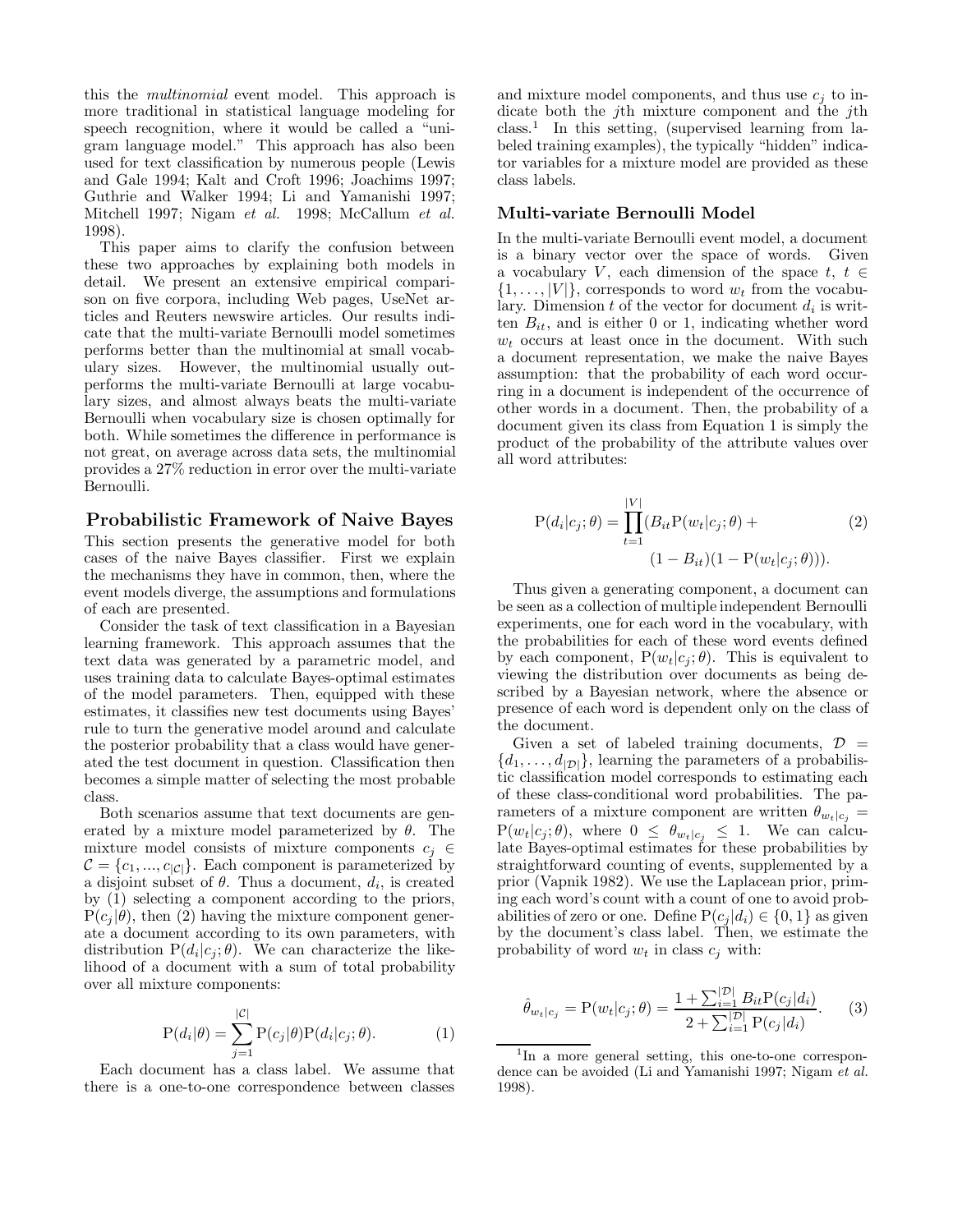The class prior parameters,  $\theta_{c_i}$ , are set by the maximum likelihood estimate:

$$
\hat{\theta}_{c_j} = P(c_j|\hat{\theta}) = \frac{\sum_{i=1}^{|\mathcal{D}|} P(c_j|d_i)}{|\mathcal{D}|}.
$$
 (4)

Note that this model does not capture the number of times each word occurs, and that it explicitly includes the non-occurrence probability of words that do not appear in the document.

#### **Multinomial Model**

In contrast to the multi-variate Bernoulli event model, the multinomial model captures word frequency information in documents. Consider, for example, the occurrence of numbers in the Reuters newswire articles; our tokenization maps all strings of digits to a common token. Since every news article is dated, and thus has a number, the number token in the multi-variate Bernoulli event model is uninformative. However, news articles about earnings tend to have a lot of numbers compared to general news articles. Thus, capturing frequency information of this token can help classification.

In the multinomial model, a document is an ordered sequence of word events, drawn from the same vocabulary  $V$ . We assume that the lengths of documents are independent of class.<sup>2</sup> We again make a similar naive Bayes assumption: that the probability of each word event in a document is independent of the word's context and position in the document. Thus, each document  $d_i$  is drawn from a multinomial distribution of words with as many independent trials as the length of  $d_i$ . This yields the familiar "bag of words" representation for documents. Define  $N_{it}$  to be the count of the number of times word  $w_t$  occurs in document  $d_i$ . Then, the probability of a document given its class from Equation 1 is simply the multinomial distribution:

$$
P(d_i|c_j; \theta) = P(|d_i|)|d_i|! \prod_{t=1}^{|V|} \frac{P(w_t|c_j; \theta)^{N_{it}}}{N_{it}!}.
$$
 (5)

The parameters of the generative component for each class are the probabilities for each word, writ- $\sum_t \theta_{w_t|c_j} = 1.$ ten  $\theta_{w_t | c_j} = P(w_t | c_j; \theta)$ , where  $0 \leq \theta_{w_t | c_j} \leq 1$  and

Again, we can calculate Bayes-optimal estimates for these parameters from a set of labeled training data. Here, the estimate of the probability of word  $w_t$  in class  $c_i$  is:

$$
\hat{\theta}_{w_t|c_j} = P(w_t|c_j; \hat{\theta}_j) = \frac{1 + \sum_{i=1}^{|\mathcal{D}|} N_{it} P(c_j|d_i)}{|V| + \sum_{s=1}^{|\mathcal{V}|} \sum_{i=1}^{|\mathcal{D}|} N_{is} P(c_j|d_i)}.
$$
\n(6)

The class prior parameters are calculated as before according to Equation 4.

#### **Classification**

Given estimates of these parameters calculated from the training documents, classification can be performed on test documents by calculating the posterior probability of each class given the evidence of the test document, and selecting the class with the highest probability. We formulate this by applying Bayes' rule:

$$
P(c_j|d_i; \hat{\theta}) = \frac{P(c_j|\hat{\theta})P(d_i|c_j; \hat{\theta}_j)}{P(d_i|\hat{\theta})}.
$$
 (7)

The right hand side may be expanded by first substituting using Equations 1 and 4. Then the expansion of individual terms for this equation are dependent on the event model used. Use Equations 2 and 3 for the multi-variate Bernoulli event model. Use Equations 5 and 6 for the multinomial

#### **Feature Selection**

When reducing the vocabulary size, feature selection is done by selecting words that have highest average mutual information with the class variable (Cover and Thomas 1991). This method works well with text and has been used often (Yang and Pederson 1997; Joachims 1997; Craven et al. 1998).

In all previous work of which we are aware, this is done by calculating the average mutual information between the (1) class of a document and (2) the absence or presence of a word in the document, i.e. using a document event model, the multi-variate Bernoulli. We write C for a random variable over all classes, and write  $W_t$  for a random variable over the absence or presence of word  $w_t$  in a document, where  $W_t$  takes on values  $f_t \in \{0, 1\}$ , and  $f_t = 0$  indicates the absence of  $w_t$ , and  $f_t = 1$  indicates the presence of  $w_t$ . Average mutual information is the difference between the entropy of the class variable,  $H(C)$ , and the entropy of the class variable conditioned on the absence or presence of the word,  $H(C|W_t)$  (Cover and Thomas 1991):

$$
I(C;Wt) = H(C) - H(C|Wt)
$$
\n
$$
= -\sum_{c \in C} P(c) \log(P(c))
$$
\n
$$
+ \sum_{f_t \in \{0,1\}} P(f_t) \sum_{c \in C} P(c|f_t) \log(P(c|f_t))
$$
\n
$$
= \sum_{c \in C} \sum_{f_t \in \{0,1\}} P(c, f_t) \log \left( \frac{P(c, f_t)}{P(c)P(f_t)} \right),
$$
\n(8)

<sup>&</sup>lt;sup>2</sup>Many previous formalizations of the multinomial model have omitted document length. Including document length is necessary because document length specifies the number of draws from the multinomial. Our the assumption that document length contains no class information is a simplification only. In practice document length may be class dependent, and a more general formalization should capture this.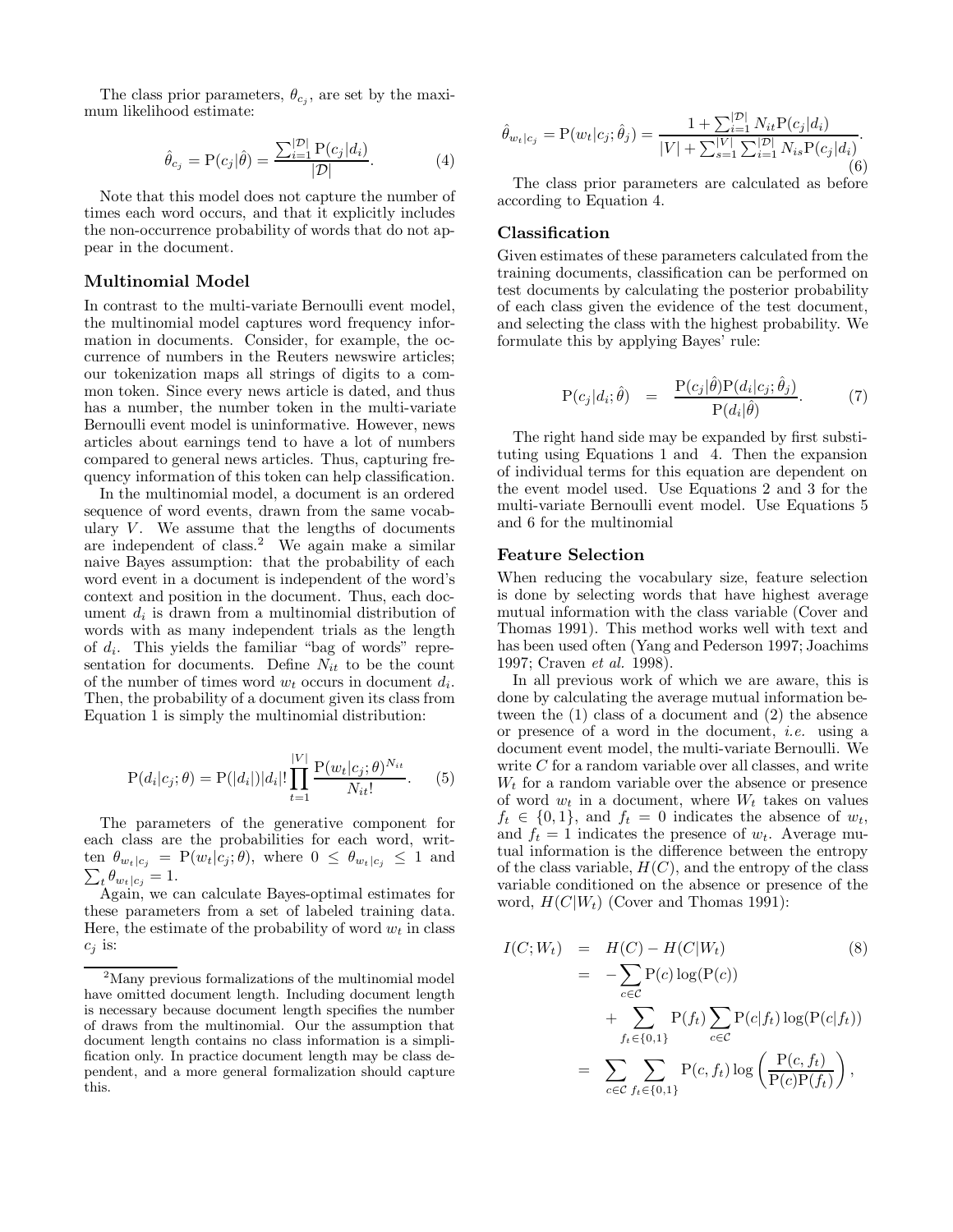where  $P(c)$ ,  $P(f_t)$  and  $P(c, f_t)$  are calculated by sums over all documents—that is  $P(c)$  is the number of documents with class label  $c$  divided by the total number of documents;  $P(f_t)$  is the number of documents containing one or more occurrences of word  $w_t$  divided by the total number of documents; and  $P(c, f_t)$  is the number of documents with class label  $c$  that also contain word  $w_t$ , divided by the total number of documents.

We experimented with this method, as well as an event model that corresponds to the multinomial: calculating the mutual information between (1) the class of the document from which a word occurrence is drawn, and (2) a random variable over all word occurrences. Here the word occurrences are the events. This calculation also uses Equation 8, but calculates the values of the terms by sums over word occurrences instead of over documents—that is  $P(c)$  is the number of word occurrences appearing in documents with class label c divided by the total number of word occurrences;  $P(f_t)$ is the number of occurrences of word  $w_t$  divided by the total number of word occurrences; and  $P(c, f_t)$  is the number of word occurrences of word  $w_t$  that also appear in documents with class label  $c$ , divided by the total number of word occurrences.

Our preliminary experiments comparing these two feature selection methods on the Newsgroups data set with the multinomial event model showed little difference in classification accuracy. The results reported in this paper use the feature selection event model that corresponds to the event model used for classification.

#### **Experimental Results**

This section provides empirical evidence that the multinomial event model usually performs better than the multi-variate Bernoulli. The results are based on five different data sets.<sup>3</sup>

#### **Data Sets and Protocol**

The web pages pointed to by the Yahoo! 'Science' hierarchy were gathered in July 1997. The web pages are divided into 95 disjoint classes containing 13589 pages as the result of coalescing classes of hierarchy-depth greater than two, and removing those classes with fewer than 40 documents. After tokenizing as above and removing stopwords and words that occur only once, the corpus has a vocabulary size of 44383 (McCallum et al. 1998).

The Industry Sector hierarchy, made available by Market Guide Inc. (www.marketguide.com) consists of company web pages classified in a hierarchy of industry sectors (McCallum et al. 1998). There are 6440 web pages partitioned into the 71 classes that are two levels deep in the hierarchy. In tokenizing the data we do not stem. After removing tokens that occur only once or

are on a stoplist, the corpus has a vocabulary of size 29964.

The Newsgroups data set, collected by Ken Lang, contains about 20,000 articles evenly divided among 20 UseNet discussion groups (Joachims 1997). Many of the categories fall into confusable clusters; for example, five of them are comp.  $*$  discussion groups, and three of them discuss religion. When tokenizing this data, we skip the UseNet headers (thereby discarding the subject line); tokens are formed from contiguous alphabetic characters with no stemming. The resulting vocabulary, after removing words that occur only once or on a stoplist, has 42191 words.

The WebKB data set (Craven et al. 1998) contains web pages gathered from university computer science departments. The pages are divided into seven categories: student, faculty, staff, course, project, department and other. In this paper, we use the four most populous entity-representing categories: student, faculty, course and project, all together containing 4199 pages. We did not use stemming or a stoplist; we found that using a stoplist actually hurt performance because, for example, "my" is the fourth-ranked word by mutual information, and is an excellent indicator of a student homepage. The resulting vocabulary has 23830 words.

The 'ModApte' train/test split of the Reuters 21578 Distribution 1.0 data set consists of 12902 Reuters newswire articles in 135 overlapping topic categories. Following several other studies (Joachims 1998; Liere and Tadepalli 1997) we build binary classifiers for each of the 10 most populous classes. We ignore words on a stoplist, but do not use stemming. The resulting vocabulary has 19371 words.

For all data sets except Reuters, naive Bayes is performed with randomly selected train-test splits. The Industry Sector and Newsgroups data sets use five trials with 20% of the data held out for testing; Yahoo uses five trials with a 30% test data, and WebKB uses ten trials with a 30% test data. Results are reported as average classification accuracy across trials. In all experiments with multiple trials graphs show small error bars twice the width of the standard error; however they are often hard to see since they are often quite narrow. For Reuters, results on the Mod-Apte test set are shown as precision-recall breakeven points, a standard information retrieval measure for binary classification. Recall and Precision are defined as:

Recall = 
$$
\frac{\text{\# of correct positive predictions}}{\text{\# of positive examples}}
$$
 (9)  
Precision =  $\frac{\text{\# of correct positive predictions}}{\text{\# of positive predictions}}$  (10)

The precision-recall breakeven point is the value at which precision and recall are equal (Joachims 1998).

#### **Results**

Figure 1 shows results on the Yahoo data set. The multinomial event model reaches a maximum of 54%

<sup>3</sup>These data sets are all available on the Internet. See http://www.cs.cmu.edu/∼textlearning and http://www.research.att.com/∼lewis.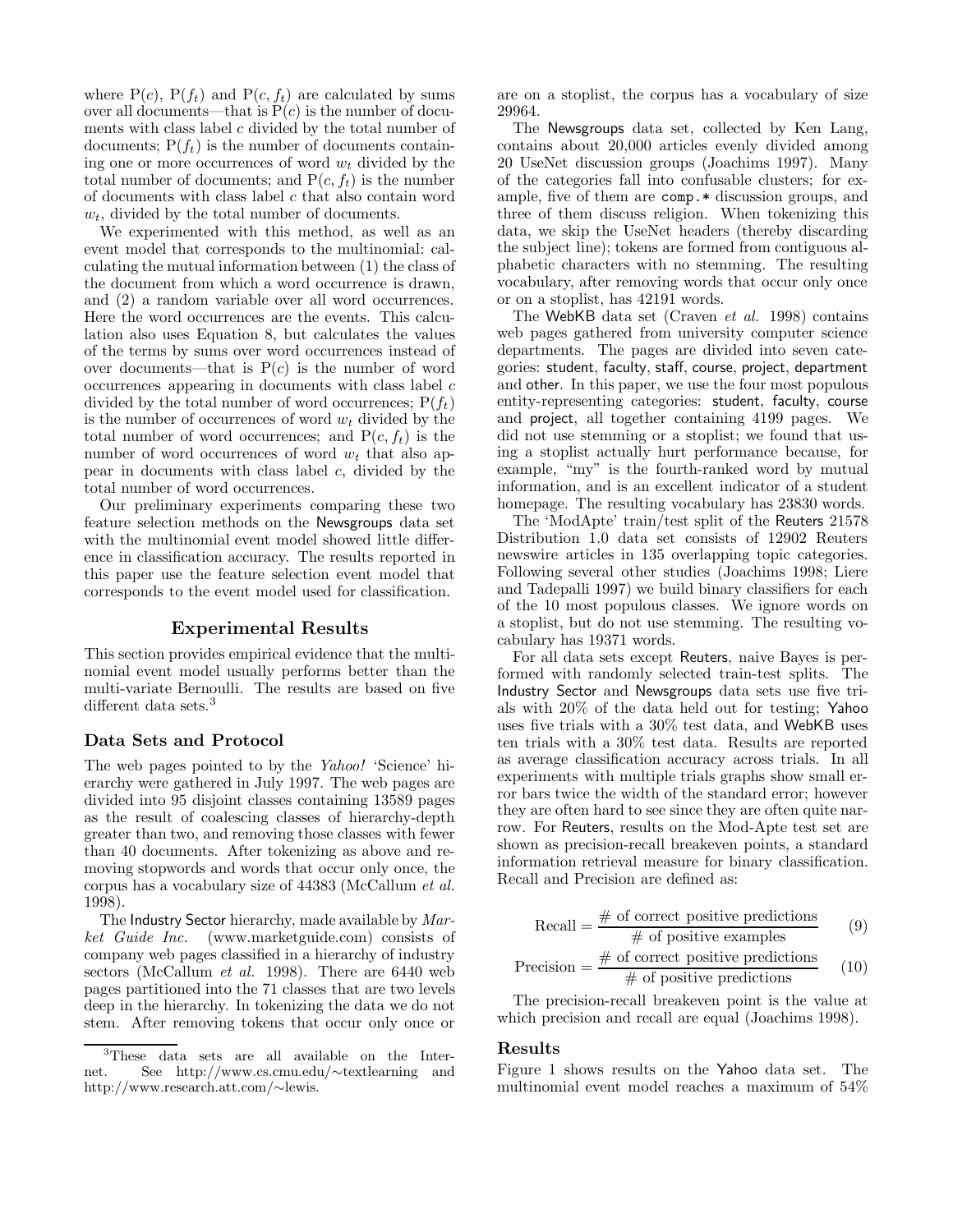

Figure 1: A comparison of event models for different vocabulary sizes on the Yahoo data set. Note that the multi-variate Bernoulli performs best with a small vocabulary and that the multinomial performs best with a larger vocabulary. The multinomial achieves higher accuracy overall.



Figure 2: A comparison of event models for different vocabulary sizes on the Industry Sector data set. Note the same trends as seen in the previous figure.

accuracy at a vocabulary size of 1000 words. The multivariate Bernoulli event model reaches a maximum of 41% accuracy with only 200 words. Note that the multivariate Bernoulli shows its best results at a smaller vocabulary than the multinomial, and that the multinomial has best performance at a larger vocabulary size. The same pattern is seen in the Industry Sector data set, displayed in Figure 2. Here, multinomial has the highest accuracy of 74% at 20000 words, and multi-variate Bernoulli is best with 46% accuracy at 1000 words.<sup>4</sup>

Figure 3 shows results for the Newsgroups data set. Here, both event models do best at the maximum vocabulary sizes. Multinomial achieves 85% accuracy and



Figure 3: A comparison of event models for different vocabulary sizes on the Newsgroups data set. Here, both data sets perform best at the full vocabulary, but multinomial achieves higher accuracy.



Figure 4: A comparison of event models for different vocabulary sizes on the WebKB data set. Here the two event models achieve nearly equivalent accuracies, but the multi-variate Bernoulli achieves this with a smaller vocabulary.

multi-variate Bernoulli achieves 74% accuracy. Previous results in this domain are consistent in that best results were with the full vocabulary (Joachims 1997; Nigam et al. 1998). For the WebKB data, shown in Figure 4, the multi-variate Bernoulli has marginally higher accuracy than the multinomial, 87% accuracy at 100 words versus 86% accuracy at 5000 words. In ongoing work we are exploring the reasons that this data set shows results different from the others.

Figures 5 and 6 show breakeven point results for the ten Reuters categories. Again, the trends are distinctive. The multi-variate Bernoulli achieves a slightly higher breakeven point in one case, but on average across categories, its best performance is 4.8 percentage points less than the multinomial. The multi-variate Bernoulli has a rapid decrease in performance as the vocabulary size grows, where the multinomial performance is more even across vocabulary size. Results by

<sup>4</sup>Accuracies are higher here than reported in (McCallum et al. 1998) because here more training data was provided to this classifier (70% of the data used for training here, versus only 50% in the other work).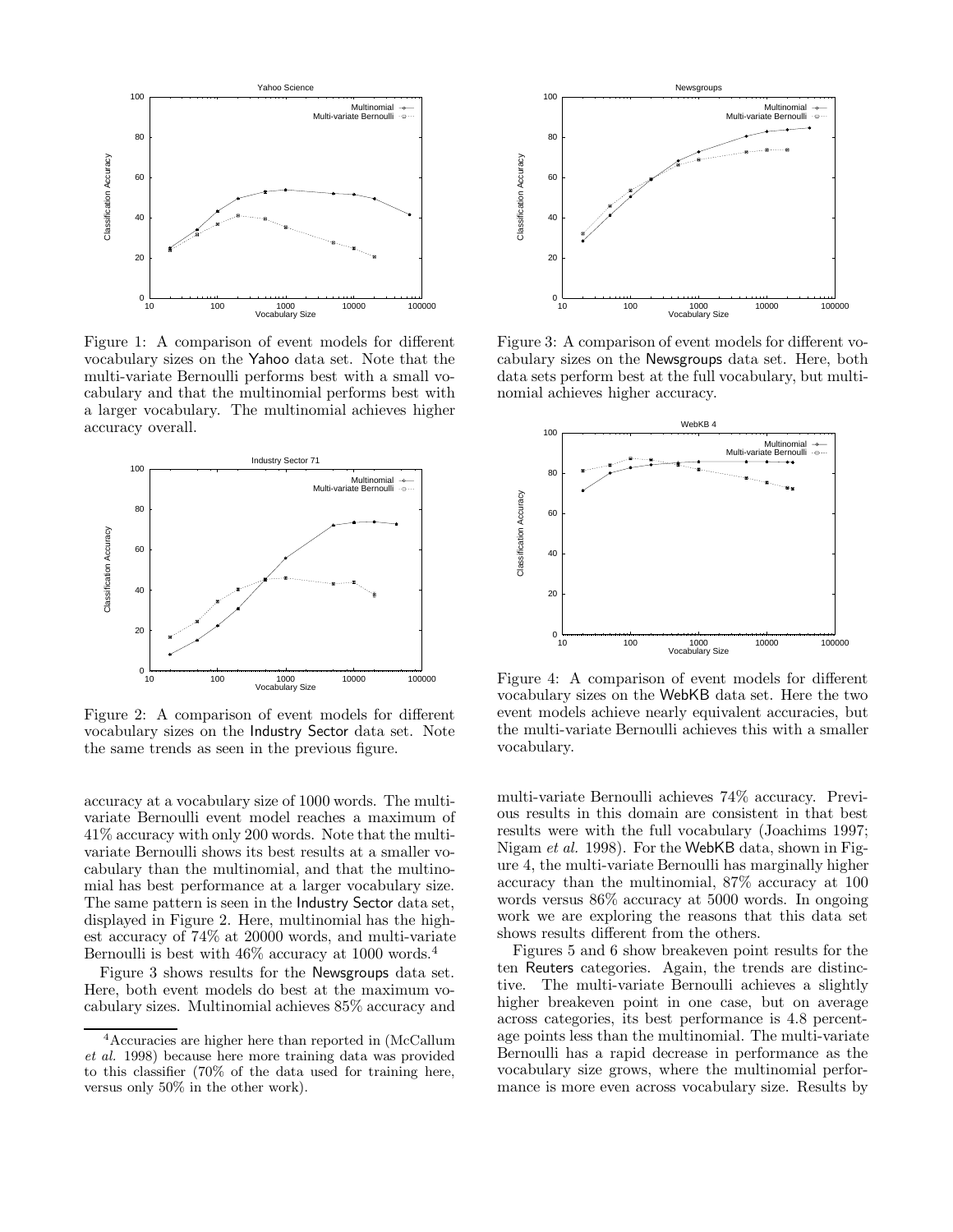

Figure 5: Two of the classification tasks from Reuters. Multinomial event models do an average of 4.8% points better. This domain tends to require smaller vocabularies for best performance. See Figure 6 for the remaining Reuters results.

Joachims (1998) found performance was highest in this domain with the full vocabulary (no feature selection). However, in contrast to our results, this work uses the multi-variate Bernoulli event model for feature selection and the multinomial for classification. In future work we plan to investigate these feature selection methods more closely because we note that our results are consistently higher than those found in that work.

#### **Discussion**

For easy classification tasks, a small vocabulary is sufficient for high performance. The Reuters categorization tasks are examples of these—it is well-known that in several of the categories, high accuracy can be obtained with only a handful of words, sometimes even the single word that is the title of the category (Joachims 1998). Our results are consistent with this, in that best performance is often achieved with small vocabulary sizes. Many real-world classification tasks do not share this attribute (i.e. that all documents in a category are about a single narrow subject with limited vocabulary), but instead, a category consists of diverse subject matters with overlapping vocabularies. In such tasks large vocabularies are required for adequate classification accuracy. Since our results show that the multi-variate Bernoulli handles large vocabularies poorly, the multinomial event model is more appropriate for these challenging classification tasks.

It would be incorrect to argue that multi-variate Bernoulli has the advantage of counting evidence for words that do not occur. Multinomials implicitly encode this information in the probability distributions of words for each class. For example, if the word "professor" is the most likely word for faculty home pages, it will have a large probability for the faculty class, and all other words will be less probable. If the word "professor" does not then occur in a document, that document will be less likely to be a faculty document, because the words in that document will be lower frequency in the faculty class and higher frequency in others.

Another point to consider is that the multinomial event model should be a more accurate classifier for data sets that have a large variance in document length. The multinomial event model naturally handles documents of varying length by incorporating the evidence of each appearing word. The multi-variate Bernoulli model is a somewhat poor fit for data with varying length, in that it is more likely for a word to occur in a long document regardless of the class. Thus, the variance of the classification should be large for documents of varying lengths. Testing this hypothesis is a topic of future work. Lewis also discusses difficulties with document-length in the multi-variate Bernoulli model.

When adding non-text features to the classifier, (such as whether or not an email message has more than one recipient), such features can be included exactly as the word features are when using the multi-variate Bernoulli model (Sahami et al. 1998). However, in the multinomial model more care must be taken. The non-text features should not be added to the vocabulary because then the event spaces for the different features would compete for the same probability mass even though they are not mutually exclusive. Non-text features could be added as additional Bernoulli variables to be included in conjunction with the multinomial over words. This approach could also allow for a weighting factor between the word features and the other features.

It is also more clear in the multi-variate Bernoulli model how to relax the independence assumption by adding a limited number of dependencies to the Bayesian network (Sahami 1996; Friedman et al. 1997).

#### **Related Work**

Kalt and Croft (1996) previously compared the multinomial model to the "binary independence model," the information retrieval terminology for our multi-variate Bernoulli model. Their theoretical analysis of the multinomial does not properly address document length assumptions. Their experiments use a single data set with extremely small vocabularies. Also, by normalizing document length, their event model is no longer strictly a multinomial.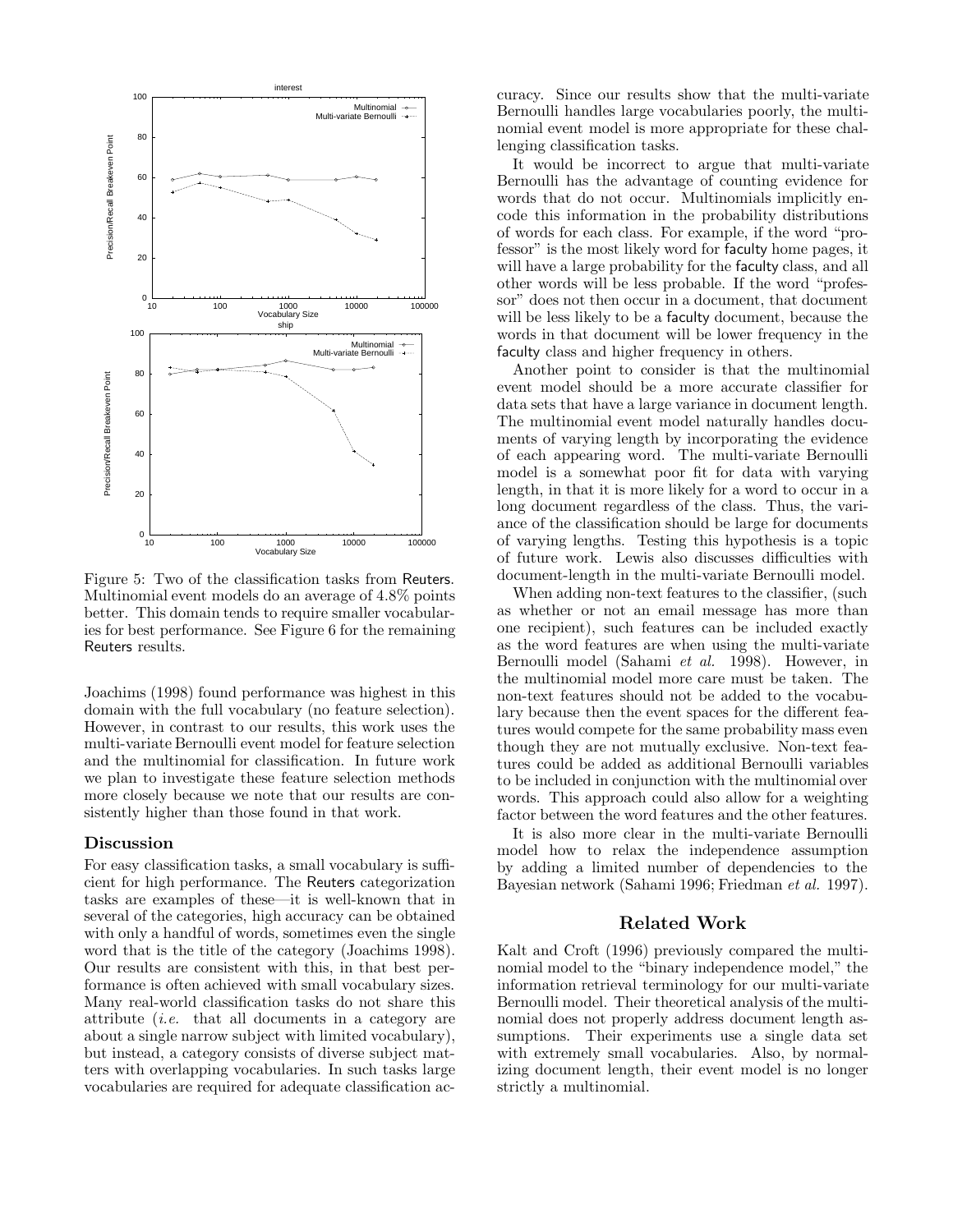Lewis (1998) discusses the history of naive Bayes in information retrieval, and presents a theoretical comparison of the multinomial and the multi-variate Bernoulli (again called the binary independence model).

#### **Conclusions**

This paper has compared the theory and practice of two different first-order probabilistic classifiers, both of which make the "naive Bayes assumption." The multinomial model is found to be almost uniformly better than the multi-variate Bernoulli model. In empirical results on five real-world corpora we find that the multinomial model reduces error by an average of 27%, and sometimes by more than 50%.

In future work we will investigate the role of document length in classification, looking for correspondence between variations in document length and the comparative performance of multi-variate Bernoulli and multinomial. We will also investigate event models that normalize the word occurrence counts in a document by document length, and work with more complex models that model document length explicitly on a per-class basis.

We also plan experiments with varying amounts of training data because we hypothesize that that optimal vocabulary size may change with the size of the training set.

# **Acknowledgments**

We thank Doug Baker for help formatting the Reuters data set. We thank Market Guide, Inc. for permission to use their Industry Sector hierarchy, and Mark Craven for gathering its data from the Web. We thank Yahoo! for permission to use their data. We thank Tom Mitchell for helpful and enlightening discussions. This research was supported in part by the Darpa HPKB program under contract F30602-97-1-0215.

### **References**

Thomas M. Cover and Joy A. Thomas. Elements of Information Theory. John Wiley, 1991.

M. Craven, D. DiPasquo, D. Freitag, A. McCallum, T. Mitchell, K. Nigam, and S. Slattery. Learning to extract symbolic knowledge from the World Wide Web. In AAAI-98, 1998.

P. Domingos and M. Pazzani. On the optimality of the simple Bayesian classifier under zero-one loss. Machine Learning, 29:103–130, 1997.

Nir Friedman, Dan Geiger, and Moises Goldszmidt. Bayesian network classifiers. Machine Learning, 29:131– 163, 1997.

Jerome H. Friedman. On bias, variance, 0/1 - loss, and the curse-of-dimensionality. Data Mining and Knowledge Discovery, 1:55–77, 1997.

Louise Guthrie and Elbert Walker. Document classification by machine: Theory and practice. In Proceedings of COLING-94, 1994.

Thorsten Joachims. A probabilistic analysis of the Rocchio algorithm with TFIDF for text categorization. In ICML-97, 1997.

Thorsten Joachims. Text categorization with Support Vector Machines: Learning with many relevant features. In ECML-98, 1998.

T. Kalt and W. B. Croft. A new probabilistic model of text classifica-

tion and retrieval. Technical Report IR-78, University of Massachusetts Center for Intelligent Information Retrieval, 1996. http://ciir.cs.umass.edu/publications/index.shtml.

Daphne Koller and Mehran Sahami. Hierarchically classifying documents using very few words. In Proceedings of the Fourteenth International Conference on Machine Learning, 1997.

Pat Langley, Wayne Iba, and Kevin Thompson. An analysis of Bayesian classifiers. In AAAI-92, 1992.

Leah S. Larkey and W. Bruce Croft. Combining classifiers in text categorization. In SIGIR-96, 1996.

D. Lewis and W. Gale. A sequential algorithm for training text classifiers. In SIGIR-94, 1994.

David D. Lewis. An evaluation of phrasal and clustered representations on a text categorization task. In SIGIR-92, 1992.

David Lewis. Naive (bayes) at forty: The independence asssumption in information retrieval. In ECML'98: Tenth European Conference On Machine Learning, 1998.

Hang Li and Kenji Yamanishi. Document classification using a finite mixture model. In Proceedings of the 35th Annual Meeting of the Association for Computational Linguistics, 1997.

Ray Liere and Prasad Tadepalli. Active learning with committees for text categorization. In AAAI-97, 1997.

Andrew McCallum, Ronald Rosenfeld, Tom Mitchell, and Andrew Ng. Improving text clasification by shrinkage in a hierarchy of classes. In ICML-98, 1998.

Tom M. Mitchell. Machine Learning. WCB/McGraw-Hill, 1997.

Kamal Nigam, Andrew McCallum, Sebastian Thrun, and Tom Mitchell. Learning to classify text from labeled and unlabeled documents. In AAAI-98, 1998.

S. E. Robertson and K. Sparck-Jones. Relevance weighting of search terms. Journal of the American Society for Information Science, 27:129–146, 1976.

Mehran Sahami, Susan Dumais, David Heckerman, and Eric Horvitz. A bayesian approach to filtering junk e-mail. In AAAI-98 Workshop on Learning for Text Categorization, 1998.

Mehran Sahami. Learning limited dependence Bayesian classifiers. In KDD-96: Proceedings of the Second International Conference on Knowledge Discovery and Data Mining, pages 335–338. AAAI Press, 1996.

V. Vapnik. Estimations of dependences based on statistical data. Springer Publisher, 1982.

Yiming Yang and Jan Pederson. Feature selection in statistical learning of text categorization. In ICML-97, 1997.